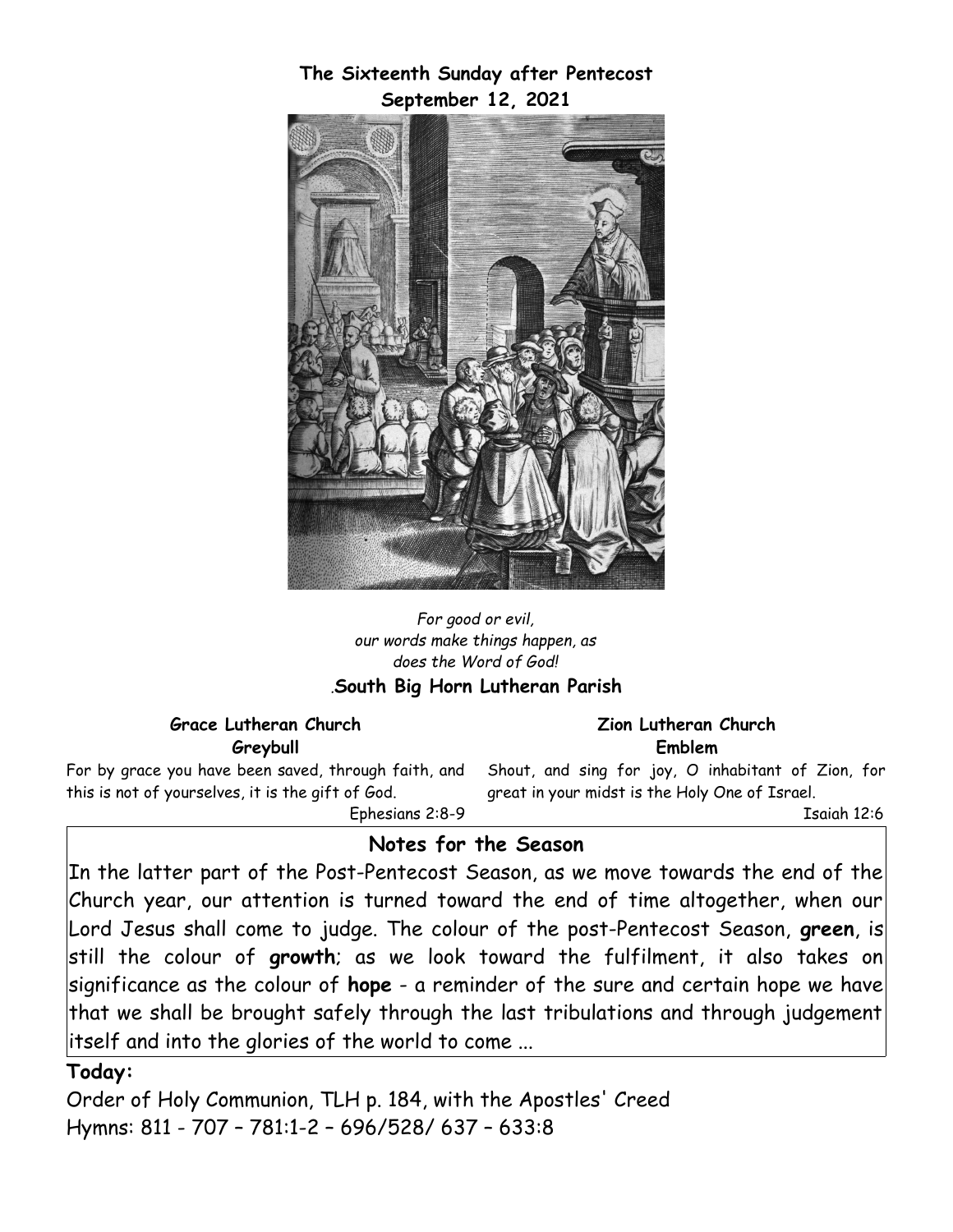## **About Holy Communion**

In the Sacrament we are made one with the risen Christ, and with each other. According to Holy Scripture, oneness in faith and confession is a precondition for such unity. As such, only Christians who share our faith and confession, and who therefore belong to congregations in the fellowship of the Lutheran Church-Missouri Synod, will commune in our church. **Visitors wishing to receive the sacrament** please speak with Pastor prior to the service. We ask that our guests be respectful of our faith. **We sincerely welcome our visitors**; we assure you that we uphold this practice *also* out of concern for *your* spiritual welfare, and that our Pastor would love to study Scripture with you and help you embrace the full counsel of God, so that we can celebrate the Sacrament in a manner pleasing to God and beneficial for us all.

## **Just so we do not forget:**

*What do you believe about the Office of the Keys?*

I believe that when the called ministers of Christ deal with us by His divine command, in particular when they exclude openly unrepentant sinners from the Christian congregation and absolve those who repent of their sins and want to do better, this is just as valid and certain, even in Heaven, as if Christ our dear Lord dealt with us Himself. *Of the Small Catechism*

**This is our faith** *– from the Confessions of our Church*

For where Christ is not preached, there is no Holy Spirit to create, call, and gather the Christian church, and outside it no one can come to the Lord Christ.

*Of the Large Catechism*

## **Wyoming District Newsletters** are available in the Narthex.

**Pastor Tinglund shall be gone** on Tuesday for a Cirucit Pastors' meeting. Messages can be left at cell phone 605-228-9216, which will be checked regularly.

**LWML Fall Rally** at Powell, Saturday, September 18, beginning at 9:30 am. All ladies of the congregations, of all ages, are invited and encouraged to attend.

**In-gathering for the LWML Fall Rally** of things specifically needed by the elderly: Kleenexes, soft soap, paper towels, 4 roll packages of toilet paper. More information on the bulletin board.

**Sing-along at the Parsonage**, hopefully outside, on Sunday, September 26, beginning at 6 pm. Hamburgers, chips, and soft drinks will be provided, sponsored by Thrivent. Anything else you think should be there, you should bring along.

**Let's do the time warp again:** From Sunday, October 3, our Sunday worship times will switch over, so that Sunday worship at Grace will be at 8 am. and at Zion at 10:30 am.